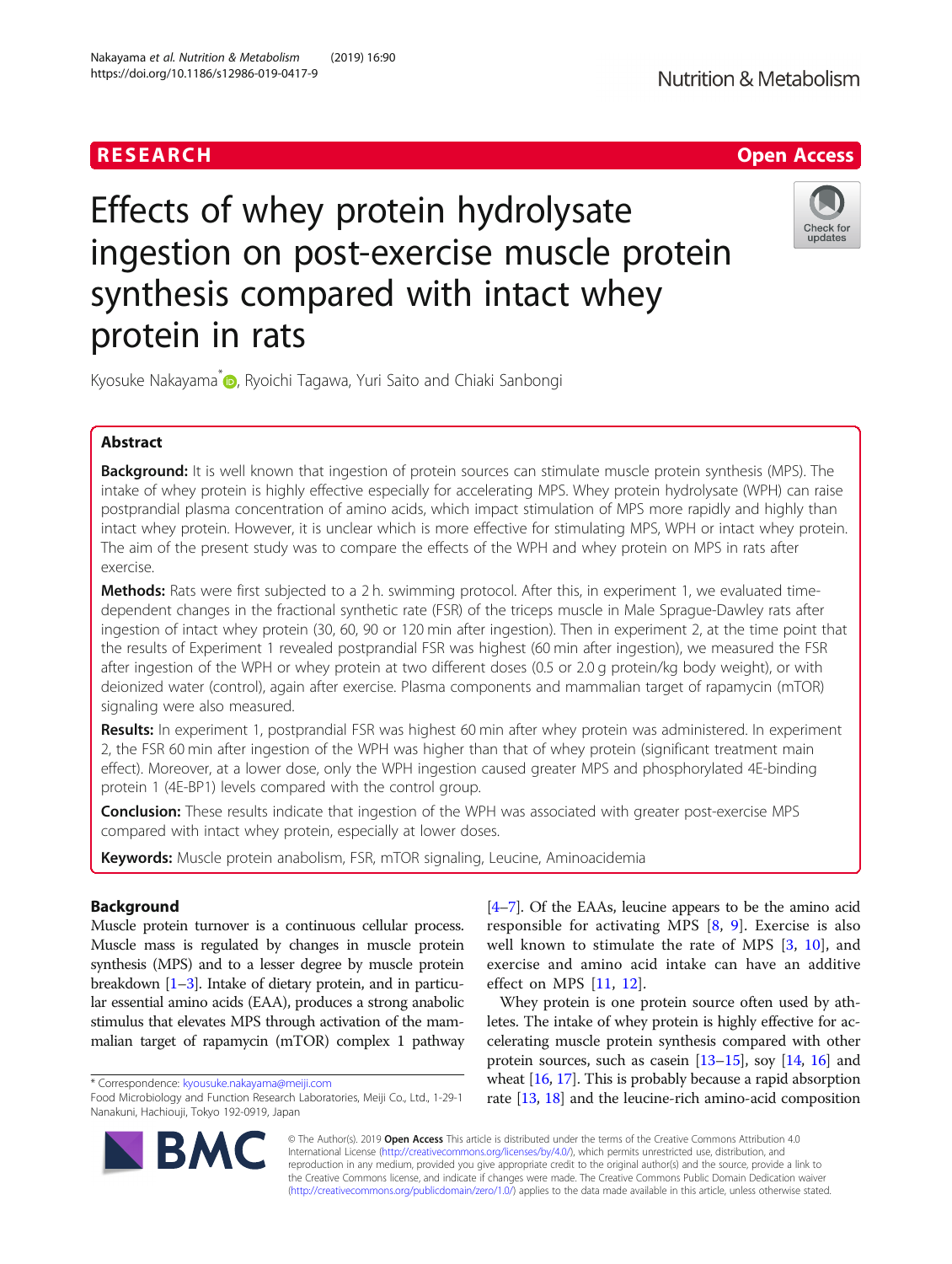of whey protein lead to a rapid leucinaemia and aminoacidaemia that contribute to the acceleration of MPS.

Whey protein hydrolysate (WPH), which is produced by protease-mediated hydrolysis of intact whey protein, has an amino-acid composition identical to intact whey protein and can raise plasma concentration of amino acids more rapidly and to a higher level than intact whey protein after ingestion [[19](#page-6-0)]. We have previously shown that WPH causes a greater increase in MPS than does a mixture of amino acids that is identical in amino acid composition [\[20](#page-6-0)]. Katsano et al. [\[21](#page-6-0)] also suggested that stimulation of the muscle protein anabolic response in the elderly was greater following ingestion of intact whey protein than ingestion of its constituent essential amino acid content, although it is well known that essential amino acids are primarily responsible for the amino acid-induced stimulation of muscle protein anabolism [[6](#page-6-0)]. These results indicated it is possible that not only the amino-acid composition but also the difference of molecular form, such as amino acids, peptides or protein, affect skeletal muscle metabolism. Recently, Moro [[22](#page-6-0)] showed that the ingestion of WPH induced a greater transport and accumulation of leucine into muscle, which increased amino acid utilization for protein synthesis compared with the ingestion of intact whey protein. However, it is unclear which is more effective for stimulating MPS, WPH or intact whey protein.

In the present study, we examined whether ingestion of WPH caused a greater increase in MPS after exercise compared with intact whey protein. First, we investigated the measurement conditions for comparison of WPH and whey protein to evaluate time-dependent changes of muscle protein synthesis rate after ingestion of whey protein. Next, we compared the effects of WPH versus intact whey proteins on MPS at two different doses.

# Materials and methods

#### Animals

Male Sprague-Dawley rats with body weights (BW) of approximately 150 g (CLEA Japan, Inc., Tokyo, Japan) were used in this study. The animals were maintained at  $22 \pm$ 2 °C, with lights on from 07.00 to 19.00 h and off from 19.00 to 7.00 h, and had free access to food (protein 23.6%, fat 5.3%, carbohydrate 54.4%, ash 6.1%, fibre 2.9% and moisture 7.7%; MF; Oriental Yeast Company Ltd., Tokyo, Japan) and water. The study was approved by the Animal Committee of the Food Science Research Laboratory, Meiji Company Limited, with animals receiving care according to the guidelines laid down by this committee (protocol nos. 2014\_3871\_0204, 0205, 0206, 0268, and 0269).

# Experiment 1: evaluation of time-dependent effects of intact whey protein on MPS

The swimming exercise protocol matched a protocol previously described [[23](#page-6-0)]. Two days before the experiment, rats were acclimated to swimming exercise for 30 min. On the day of the experiment, food-deprived (16 h) rats swam for 2 h, with four rats swimming simultaneously in a barrel filled to a depth of 50 cm, allowing an average surface area of 400 cm<sup>2</sup> for each rat. Water temperature was maintained at a constant 34 °C during the swimming protocol. Immediately following exercise, rats were given oral administration of whey protein concentrate (WPC) (Tatua Co-operative Dairy Co., Ltd., Morrinsvill, New Zealand) solution (2.0 mL/100 g BW, amounts of protein were 2.0 g/kg BW). Rats ( $n = 8\sim 9$ /time point) were then euthanized 30, 60, 90 and 120 min after administration. One group of rats was euthanized 15 min after exercise without administration of test solution (exercise controls,  $n = 7$ ). Rats were anesthetized with 30% isoflurane diluted with propylene glycol and euthanized by exsanguination. The triceps muscles were excised and stored at − 80 °C until further use.

# Experiment 2: comparison of WPH and intact whey protein

As mentioned above, the rats swam for two hours on the day of the experiment. Immediately following exercise, WPH (Meiji Co., Ltd., Tokyo, Japan), WPC (2.0 mL/100 g BW, amounts of protein were 0.5 or  $2.0 \text{ g/kg}$ BW,  $n = 8$ /treatment/dose) or deionized water (controls,  $n = 8$ ) was administered to the rats as a single dose. Individual rats were anesthetized and euthanized 60 min after ingestion. This was the time point at which muscle protein synthesis rate following ingestion of WPC was highest in Experiment 1. Blood was taken from the inferior vena cava and plasma collected. The triceps muscles were excised and stored at − 80 °C until further use.

The WPH used in the present study had an average peptide length of 3.64, which was calculated as the ratio of the total nitrogen/amino nitrogen in the protein samples. The composition of WPH and WPC are presented in Table [1.](#page-2-0)

# Administration of metabolic tracer

Fifteen min before killing, a bolus dose (45 mg/kg body weight, 22.5 mg/ml) of <sup>2</sup>H-labelled phenylalanine ( $[^{2}H_{5}]$ Phe; Cambridge Isotope Laboratories, Inc., Tewksbury, MA, USA) was injected via the tail vein for measurement of fractional protein synthesis rate (FSR). Fifteen min after injection, the rats were euthanized, and the triceps muscles were excised and frozen rapidly. The elapsed time from injection until freezing was recorded as the actual time for incorporation of the labelled amino acid into the protein.

# Measurement of muscle protein synthesis (MPS)

The rate of MPS was determined by measuring the incorporation of the injected  $[^{2}H_{5}]$  Phe into the triceps muscle proteins, using a procedure described previously [[20\]](#page-6-0). Briefly, frozen triceps muscle samples (560–798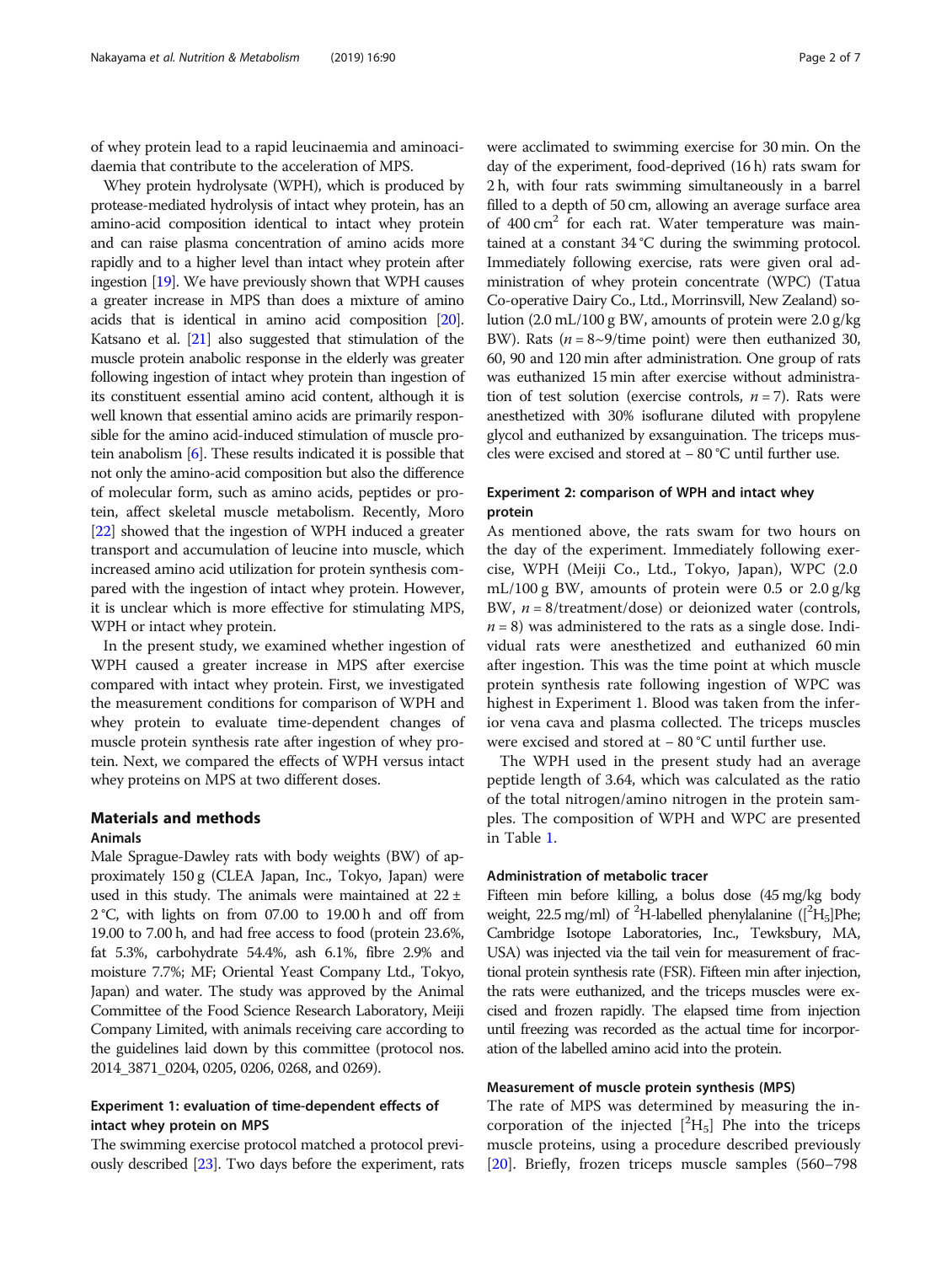#### <span id="page-2-0"></span>Table 1 The composition of WPH and WPC

|                            | <b>WPH</b>      | <b>WPC</b> |  |
|----------------------------|-----------------|------------|--|
|                            | g/100 g sample  |            |  |
| Carbohydrate               | 6.5             | 5.1        |  |
| Fat                        | 0.1             | 5.7        |  |
| Protein                    | 84.1            | 80.2       |  |
|                            | g/100 g protein |            |  |
| Alanine                    | 4.58            | 4.55       |  |
| Arginine                   | 3.17            | 3.24       |  |
| Aspartic acid + Asparagine | 11.34           | 10.57      |  |
| Cystine                    | 2.40            | 2.64       |  |
| Glutamic acid + Glutamine  | 15.36           | 15.60      |  |
| Glycine                    | 1.99            | 1.77       |  |
| Histidine                  | 2.44            | 2.32       |  |
| Isoleucine                 | 5.34            | 5.71       |  |
| Leucine                    | 11.85           | 12.78      |  |
| Lysine                     | 9.40            | 9.06       |  |
| Methionine                 | 2.13            | 2.15       |  |
| Phenylalanine              | 3.32            | 3.60       |  |
| Proline                    | 4.61            | 4.42       |  |
| Serine                     | 5.04            | 4.72       |  |
| Threonine                  | 5.28            | 5.04       |  |
| Tryptophan                 | 3.03            | 2.98       |  |
| Tyrosine                   | 3.83            | 3.79       |  |
| Valine                     | 4.88            | 5.06       |  |

mg) were weighed and homogenized in ice-cold 3% ((w/ v)) perchloric acid. After centrifugation, the supernatants were collected and the pellets were further washed with distilled water and hydrolyzed with hydrochloric acid. The enrichment of  $[{}^{2}H_{5}]$  Phe in intramuscular free amino acids was measured in the supernatants and the muscle protein-bound  $[^2H_5]$  Phe enrichment was measured in the hydrolyzed muscle protein pellets using liquid chromatography tandem-mass spectrometry (ACQUITY TQD, Waters Corporation, Milford, MA, USA). We calculated the FSR, defined as the percentage of muscle protein renewed each day, of triceps muscle proteins according to the formula:

$$
FSR = (Eb \times 100) / (Ea \times t)
$$

where Eb is the protein-bound Phe enrichment, Ea is the Phe enrichment in the free intramuscular pool, and t is the time interval between the injection of the tracer and the cooling of the muscle sample, expressed in days.

# Plasma measurements

In Experiment 2, plasma insulin levels were measured using a commercial ELISA kit for rat insulin (Mercodia Rat Insulin ELISA, Mercodia AB, Uppsala, Sweden). Plasma amino acids were measured by high-performance liquid chromatography with pre-column 6-aminoquinolyl-N-hydroxysuccinimidyl carbamate derivatization [[19](#page-6-0)].

# Western blot analysis

Western blot analysis was performed using a procedure described previously [\[23\]](#page-6-0). In Experiment 2, triceps muscle samples were used to measure phosphorylation status of mTOR (Ser2448), ribosomal protein S6 kinase (S6K1 Thr389), and 4E-binding protein 1 (4E-BP1 Thr37/46) (Cell Signaling Technology, Danvers, MA, USA). Phosphorylation levels were determined by expression of phosphorylated protein divided by expression of nonphosphorylated total protein. Expression levels of β-actin (Cell Signaling Technology, Danvers, MA, USA) were also measured.

#### Statistical analysis

All values are expressed as mean ± standard error of the mean (SEM). In Experiment 1, the data were analyzed using a one-factor  $(1 \times 5)$  analysis of variance (ANOVA) with a Tukey's post hoc test. In experiment 2, the data were first analyzed using Bonferroni corrected t tests for comparison of the treatment (WPH or WPC) group with the control group. The data were then analyzed using a two-factor  $(2 \times 2)$ ; treatment, dose) ANOVA. Differences among individual means were assessed using Tukey's post hoc test when significant interactions between treatment and dose were found. The expression levels of β-actin were analyzed using a one-factor  $(1 \times 5)$  ANOVA. Bonferroni corrections were calculated using Microsoft Excel (Microsoft Corp., Redmond, WA, USA) and the other analyses were performed using SPSS for Windows, version 23 (IBM Japan, Ltd., Tokyo, Japan). Significance was set at  $p < 0.05$ .

# Results

Experiment 1

# Fractional synthetic rate (FSR)

Triceps muscle protein FSR data are presented in Fig. [1](#page-3-0). Compared with the exercise control group, the FSR was significantly higher ( $p < 0.05$ ) in the WPC group at each time point. In the WPC group, the FSR 60 min after administration was significantly higher than the FSR 30 min after administration. Postprandial FSR was highest 60 min after WPC was administered  $(3.64 \pm 0.19, 4.62 \pm 1)$ 0.28,  $4.19 \pm 0.21$  and  $3.99 \pm 0.19\frac{\cancel{0}}{\cancel{0}}$  and  $3.99 \pm 0.19\frac{\cancel{0}}{\cancel{0}}$  and 120 min).

# Experiment 2

#### Fractional synthetic rate (FSR)

Triceps muscle protein FSR data are presented in Fig. [2](#page-3-0). Compared with the control group, the FSR was significantly higher ( $p < 0.05$ ) in the WPH groups at both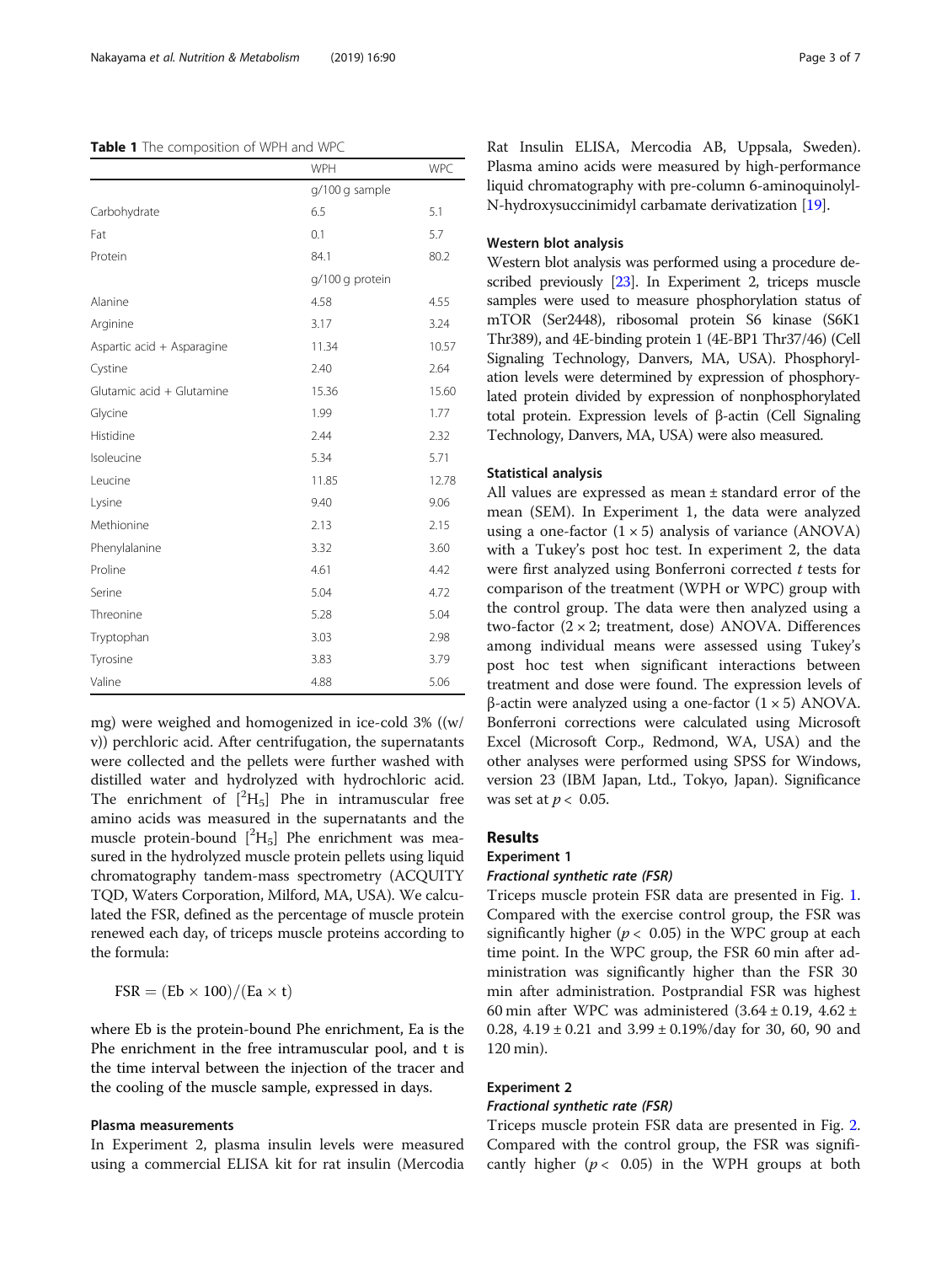doses and in the WPC group at a dose of 2.0 g/kg BW. The FSR in the WPH groups was significantly higher than that of the WPC groups (main effect for treatment:  $p < 0.05$ ; treatment  $\times$  time:  $p = 0.125$ ).

## Plasma amino acid and insulin levels

Plasma EAA, leucine and insulin levels are presented in Table [2.](#page-4-0) The plasma EAA and leucine levels in the WPC groups at both doses and in the WPH group at a dose of 2.0 g/kg BW were significantly higher than in the control group ( $p < 0.05$ ). There were no significant differences between the treatment (WPH or WPC) groups and control group in the plasma insulin levels. Significant treatment  $\times$  interactions ( $p < 0.05$ ) were found in the plasma leucine and insulin levels. The WPC group had significantly higher  $(p < 0.05)$  plasma leucine levels compared with the WPH group at a dose of 2.0 g/kg BW.

#### 5 **WPH** FSR (%day)  $\square$  WPC  $\overline{\mathbf{4}}$ Controls (Water)  $\overline{\mathbf{3}}$ Treatment:  $p = 0.029$  $\overline{\mathbf{c}}$ Dose:  $p = 0.112$ Interaction:  $p = 0.125$  $\mathbf 0$  $0.5$  $2.0$ Protein doses (g protein/kg BW) Fig. 2 The FSR of triceps muscle tissue from rats administered WPH, WPC or water, measured 60 min after administration. Data are presented as means  $\pm$  SEM (n = 8).  $^{\#}$  Significantly different from the control group,  $p < 0.05$ ; Bonferroni corrected t tests

 $#$  $\boldsymbol{\mu}$ 

 $\boldsymbol{\mu}$ 

### Phosphorylated mTOR, S6K1 and 4E-BP1 levels

Phosphorylated mTOR (Ser2448), S6K1 (Thr389) and 4E-BP1 (Thr37/46) levels are presented in Table [3](#page-4-0), and the representative western blotting images are presented in Fig. [3.](#page-5-0) The expression levels of β-actin were similar among all groups. At a dose of 2.0 g/kg BW, the phosphorylated 4E-BP1 levels in both groups and the phosphorylated S6K1 levels only in the WPC group were significantly higher than in the control group ( $p < 0.05$ ). At a dose of 0.5 g/kg BW, the phosphorylated 4E-BP1 levels only in the WPH group were significantly higher than in the control group ( $p < 0.05$ ). No significant interactions were found in the phosphorylated mTOR, S6K1 and 4E-BP1 levels.

# **Discussion**

The main purpose of the present study was to investigate the effects of ingestion of WPH on MPS compared with that of intact whey protein at two different doses. In the present study, we first evaluated time-dependent changes of MPS after ingestion of intact whey protein, and we found that the FSR reached a peak at 60 min after whey protein ingestion in rats. Then, we compared the FSR at 60 min after ingestion of the WPH with that of the WPC at two different doses. As a result, the FSR in the WPH groups was higher than in the WPC groups (significant treatment main effect). Moreover, at a lower dose (0.5 g protein/kg BW), only the WPH ingestion caused greater MPS compared with water ingestion (As supplemental data, when we analyzed the FSR data at a lower dose using  $t$  tests, the  $p$ -value between WPH group and WPC group was 0.011). The primary finding from our study is that the WPH ingestion was associated with greater post-exercise MPS than intact whey protein ingestion, especially at lower doses. It already was known that ingestion of whey protein produces greater muscle anabolic response compared with other protein sources [[13](#page-6-0)–[17](#page-6-0)], but large amounts of whey protein is required to be ingested to maximize postprandial MPS [[24](#page-6-0)–[26](#page-6-0)]. WPH may be beneficial for people who have a difficult time consuming sufficient amounts of protein to maintain or increase muscle mass, such as older adults, certain patients, and athletes because the WPH may maximize MPS at lower doses than intact whey protein and other protein sources.

Elevation of the concentrations of plasma EAA, especially that of leucine, may be one of the key factors for stimulating MPS [\[13](#page-6-0), [27](#page-6-0)]. Additionally, a rapid acute rise in postprandial circulating EAA or leucine levels following consumption of protein-rich food has been associated with an increase in MPS [[23](#page-6-0), [28](#page-6-0), [29\]](#page-6-0). Previous studies showed that the ingestion of WPH was associated with a greater increase of plasma amino acids compared with intact whey protein [[19](#page-6-0)] or a free amino acid

<span id="page-3-0"></span>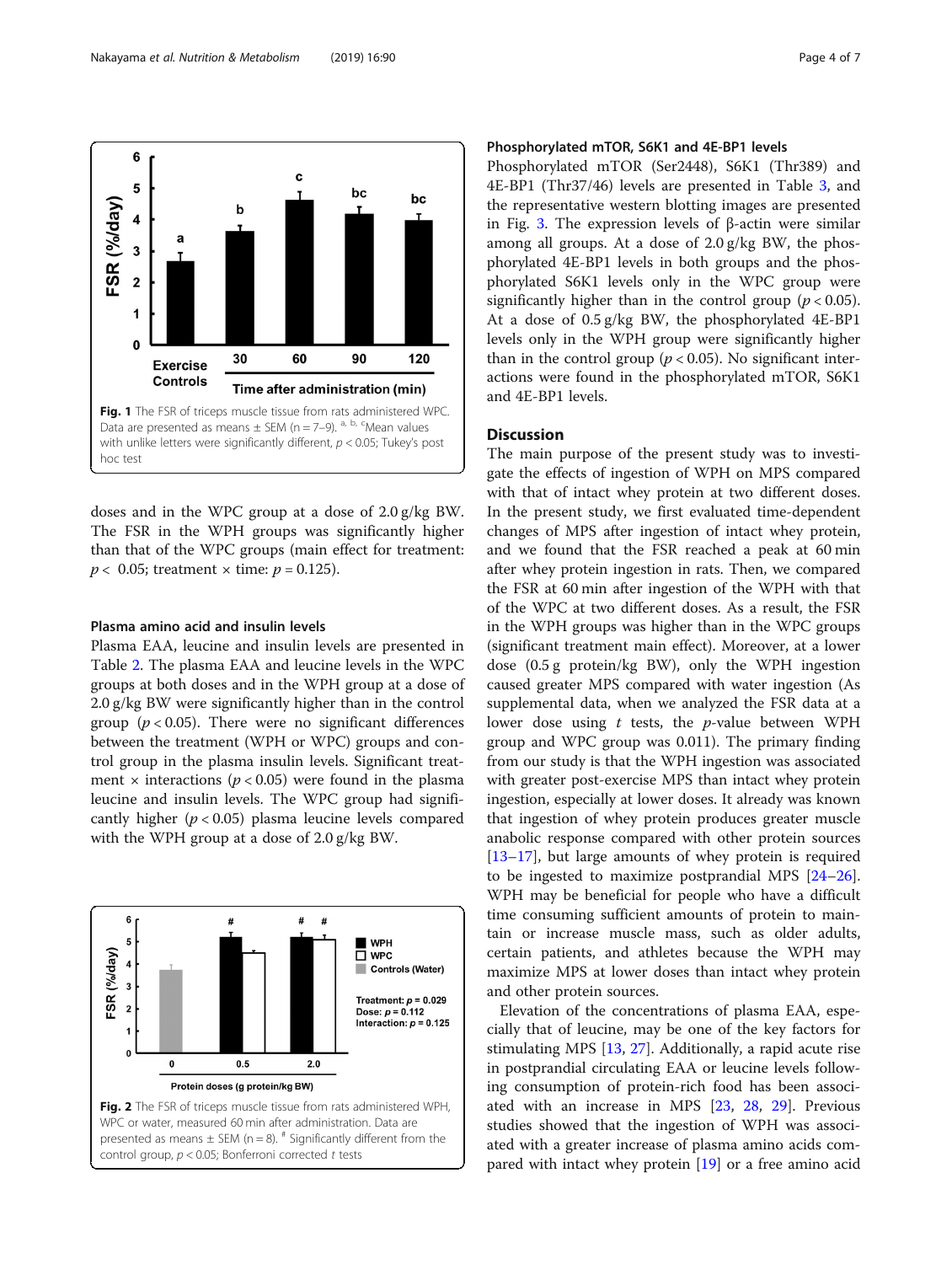|                  | Group-Protein doses (q protein/kg BW) |                  |                            |                           | p (two-factor ANOVA) |           |         |             |
|------------------|---------------------------------------|------------------|----------------------------|---------------------------|----------------------|-----------|---------|-------------|
|                  | Controls 0                            | WPH-0.5          | WPC:0.5                    | WPH.2.0                   | $WPC-2.0$            | Treatment | Dose    | Interaction |
| EAA (µmol/L)     | $1907 \pm 39$                         | $2034 \pm 35$    | $2221 \pm 59$ <sup>#</sup> | $4994 + 179$ <sup>#</sup> | $5322 + 287$         | 0.147     | < 0.001 | 0.684       |
| Leu (µmol/L)     | $226 + 11$                            | $252 + 7^a$      | $309 + 15^{a,\#}$          | $850 + 32^{b,*}$          | $1047 + 57^{c,*}$    | 0.001     | < 0.001 | 0.049       |
| Insulin (pmol/L) | $5.3 + 0.5$                           | $6.5 + 0.4^{ab}$ | $44 + 08^a$                | $75 + 13^{ab}$            | $105 + 17^{\circ}$   | 0.668     | 0.004   | 0.036       |

<span id="page-4-0"></span>Table 2 Plasma EAA, leucine and insulin levels in rats, measured 60 min after administration<sup>1</sup>

<sup>1</sup>Values are mean ± SEM. <sup>a, b, c</sup>Mean values with unlike letters were significantly different,  $p < 0.05$ ; Tukey's post hoc test.  $\hbox{\tt\char'_{\textbf{5}}}$  Significantly different from Controls·0,  $p < 0.05$ ; Bonferroni corrected t tests

mixture [[30](#page-6-0)]. In the present study, the plasma EAA and leucine levels 60 min after ingestion of intact whey protein at a lower dose were significantly higher than those of the control group, although they were not increased with WPH. At a higher dose (2.0 g protein/kg BW), the plasma leucine levels in the WPC group were significantly higher than in the WPH group. As a whole, the plasma amino acid levels in the WPC groups appeared to be higher than in the WPH group 60 min after administration. At first glance, these look like unexpected results, but these results are really consistent with the previous study [\[19](#page-6-0)]. We speculate that the plasma amino acid levels in the WPH groups reached their peaks earlier (e.g. 20 or 30 min after administration) and became higher (and also declined earlier) than in the WPC groups as is the case with the previous study [\[19\]](#page-6-0). As mention above, elevation of plasma leucine levels is associated with MPS stimulation: the 'leucine trigger' hypothesis states that there may be a threshold level of leucine to trigger MPS [[31\]](#page-6-0). It's possible that only the WPH group exceeded the threshold level of leucine to trigger MPS at a lower dose. That may be one of the reasons why the WPH ingestion was associated with greater stimulation of MPS than intact whey protein ingestion especially at lower doses. However, we have not measured the plasma amino acid levels earlier than 60 min after administration. Moro [\[22](#page-6-0)] indicated that the ingestion of WPH induced similar levels of aminoacidemia compared with that of intact whey protein, which is inconsistent with our hypothesis, so further study is necessary to confirm it.

Insulin is also a potent anabolic stimulus to promote MPS [[32](#page-6-0)], which increases following protein ingestion [[33\]](#page-6-0). In the present study, plasma insulin levels did not differ between the control group and the WPH or the

WPC groups 60 min after administration. That's probably because of rapid increases and decreases of plasma insulin levels (within 60 min after administration) in response to protein ingestion as seen in the previous studies [\[22,](#page-6-0) [23,](#page-6-0) [30\]](#page-6-0).

We analyzed the phosphorylation status of mTOR signaling proteins, which are important modulators of MPS [\[4\]](#page-6-0), to support the results of FSR. Eukaryotic initiation factor 4E-BP1 is one of the downstream targets of mTOR, and in the present study, phosphorylation of 4E-BP1 in the WPH group at a lower dose was significantly higher than in the control group, although the WPC group at a lower dose was not. Increasing phosphorylation of 4E-BP1 in the WPH group would be related to enhanced MPS at a lower dose. Unlike the response of 4E-BP1, phosphorylation of S6K1, which is also one of the downstream targets of mTOR, increased only in the WPC group at a high dose compared with the control group. Phosphorylation of mTOR showed similar pattern to that of S6K1 (phosphorylation of mTOR in the WPC group at a high dose tended to be higher than control group,  $p = 0.063$ ). Although both 4E-BP1 and S6K1 are downstream targets of mTOR, several previous studies have reported a discrepancy of phosphorylation between 4E-BP1 and S6K1, with phosphorylation of 4E-BP1 delayed relative to S6K1 and plasma amino acid response [[23,](#page-6-0) [34](#page-6-0), [35](#page-6-0)]. Although amino acids, particularly leucine, can activate mTOR signaling [[36](#page-6-0)–[38](#page-6-0)], 4E-BP1 may not be as responsive to leucine as mTOR and S6K1. Moura [[39](#page-6-0)] showed that leucyl-valine and valyl-leucine, which are dipeptides contained in WPH [[40\]](#page-6-0), strongly increased phosphorylation of 4E-BP1. Therefore some active component contained in the WPH, such as bioactive peptides, may contribute to activating 4E-BP1 independently of mTOR, which is activated by leucine,

Table 3 Western blotting analyses of synthesis-associated signaling proteins in rats, measured 60 min after administration<sup>1</sup>

|                                             | Group-Protein doses (g protein/kg BW) |               |                          |                            | p (two-factor ANOVA) |         |             |
|---------------------------------------------|---------------------------------------|---------------|--------------------------|----------------------------|----------------------|---------|-------------|
|                                             | WPH.0.5                               | WPC:0.5       | WPH.2.0                  | WPC.2.0                    | Treatment            | Dose    | Interaction |
| Phosphorylated/total, fold of control group |                                       |               |                          |                            |                      |         |             |
| mTOR Ser2448                                | $04 + 011$                            | $106 + 009$   | $145 + 031$              | $1.80 + 0.28$              | 0.425                | 0.015   | 0.472       |
| S6K1 Thr389                                 | $0.98 + 0.08$                         | $1.24 + 0.09$ | $1.78 + 0.33$            | $2.59 + 0.44$ <sup>#</sup> | 0.068                | 0.001   | 0.350       |
| 4E-BP1 Thr37/46                             | $2.03 + 0.23$ <sup>#</sup>            | $151 + 016$   | $3.25 + 0.39^{\text{*}}$ | $4.55 + 0.83^{\#}$         | 0.424                | < 0.001 | 0.069       |

<sup>1</sup>Values are mean  $\pm$  SEM. # Significantly different from Controls 0,  $p$  < 0.05; Bonferroni corrected t tests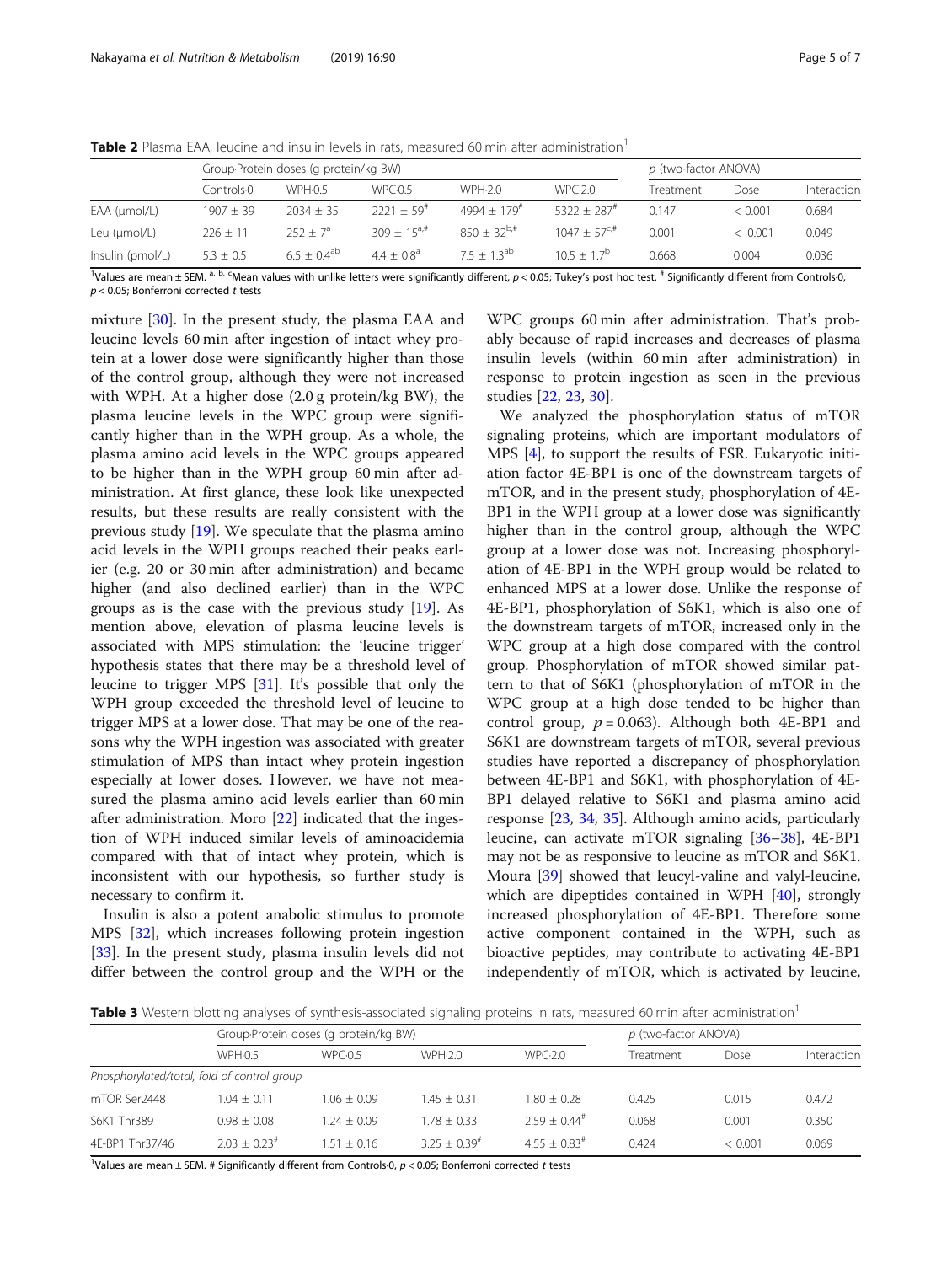<span id="page-5-0"></span>

WPH at a dose of 2.0 g/kg BW; C2.0, WPC at a dose of 2.0 g/kg BW

and then stimulating MPS. It is also possible that we could not detect the peak of activation of mTOR and S6K1 as is the case with plasma EAA and leucine levels, and that may be associated with stimulating MPS.

In the present study, we compared the effects of the WPH ingestion on MPS with that of intact whey protein at the time point when the FSR reached a peak after ingestion of intact whey protein. Therefore, we consider the experimental design in the present study appropriate for evaluation of FSR. However, consideration of the mechanisms involved in the results of FSR will require evaluation at other time points, especially earlier than in the present study. That is the limitation of this study.

# Conclusion

In conclusion, these results demonstrate that ingestion of the WPH was associated with greater post-exercise MPS compared with intact whey protein, especially at lower doses. The increase of phosphorylation of 4E-BP1, which is one of the downstream targets of mTOR, may be related to the stimulation of MPS when WPH is ingested at lower doses. The difference of postprandial aminoacidemia or certain bioactive peptides contained in the WPH might be related to greater stimulation of MPS following WPH ingestion. Although intact whey protein is consumed worldwide and it is well known that intact whey protein intake is highly effective for stimulating MPS, WPH may be an alternative nutrition strategy to improve protein synthesis and impact muscle mass maintenance.

#### Abbreviations

4E-BP1: 4E-binding protein 1; ANOVA: Analysis of variance; BW: Body weight; EAA: Essential amino acids; FSR: Fractional synthetic rate; MPS: Muscle protein synthesis; mTOR: Mammalian target of rapamycin; S6K1: Ribosomal protein S6 kinase; SEM: Standard error of the mean; WPC: Whey protein concentrate; WPH: Whey protein hydrolysate

#### Acknowledgements

Not applicable

#### Authors' contributions

KN designed the experiments; CS conducted the research; KN, RT and YS performed the experiments; KN analyzed the data; and KN wrote the paper. All authors read and approved the final manuscript.

#### Funding

The present study received no funding.

#### Availability of data and materials

The datasets during and/or analyzed during the current study available from the corresponding author on reasonable request.

#### Ethics approval and consent to participate

The study was approved by the Animal Committee of the Food Science Research Laboratory, Meiji Company Limited, with animals receiving care according to the guidelines laid down by this committee (protocol nos. 2014\_3871\_0204, 0205, 0206, 0268, and 0269).

#### Consent for publication

Not applicable.

#### Competing interests

The authors are employees of Meiji Company Limited.

#### Received: 26 September 2019 Accepted: 18 December 2019 Published online: 27 December 2019

#### References

Rennie MJ. Exercise- and nutrient-controlled mechanisms involved in maintenance of the musculoskeletal mass. Biochem Soc Trans. 2007; 35(Pt 5):1302–5.